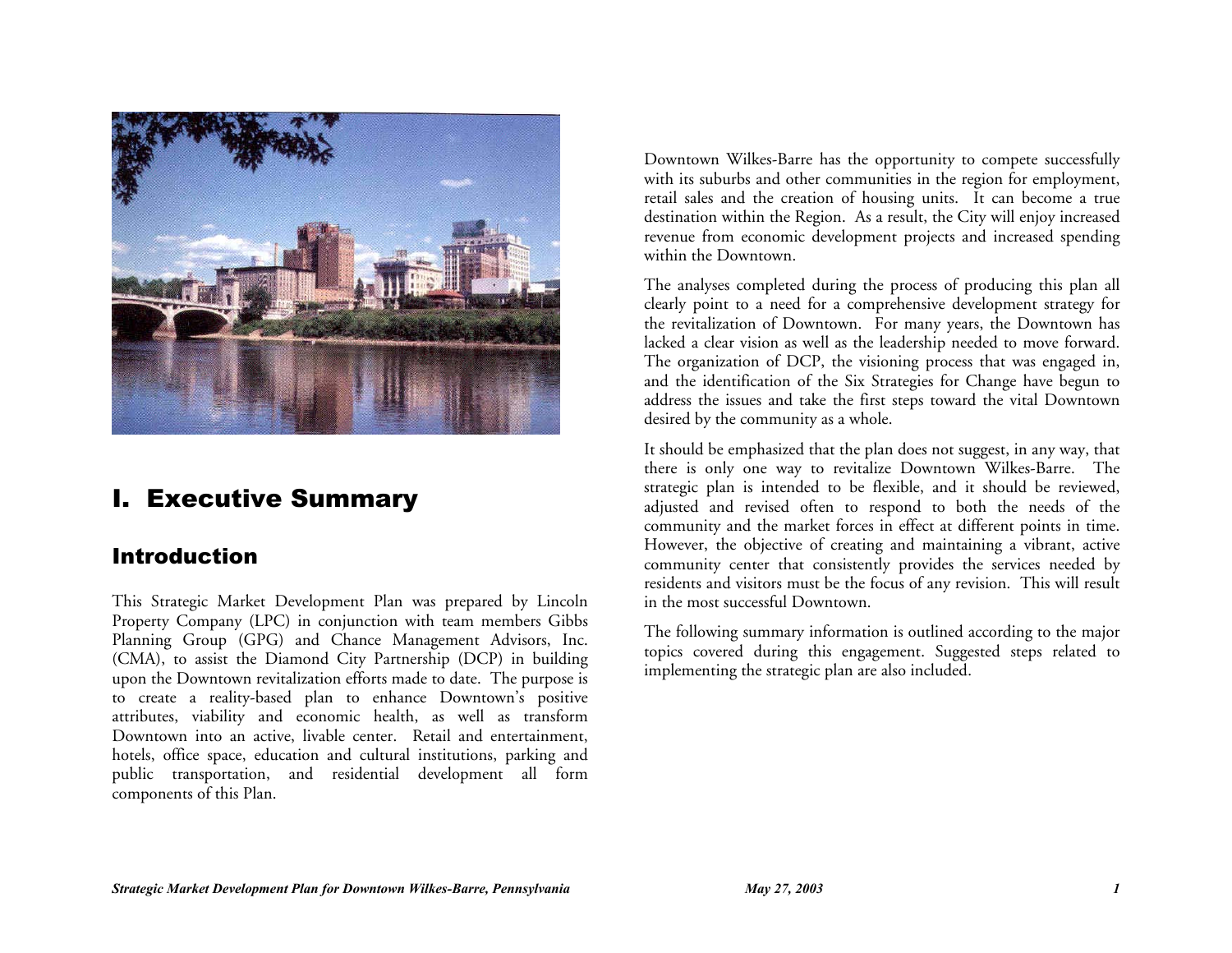

## Downtown Market Strengths

- Centrally located in the Scranton Wilkes-Barre Hazleton Metropolitan Statistical Area (MSA).
- $\bullet$  625,000+ people in the MSA, 310,000+ within a 20-minute drive of Downtown, 85,000+ people within 3 miles of Downtown.
- Thriving institutions 76 located directly Downtown including three colleges and universities with a total of 6,500 students.
- The region's largest employment center  $-12,000$  employees.
- 4,000 residents live in Downtown.
- Significant infrastructure in place including Public Square and the Susquehanna Riverfront.
- Mixed-use, pedestrian-friendly community with interesting architecture.
- **Seat of Luzerne County Government.**
- In-place public transportation system.
- Average commute less than 15 minutes.
- Affordable office and retail rental and operational costs.
- High quality of life/low cost of living.
- **Strong community commitment to Downtown.**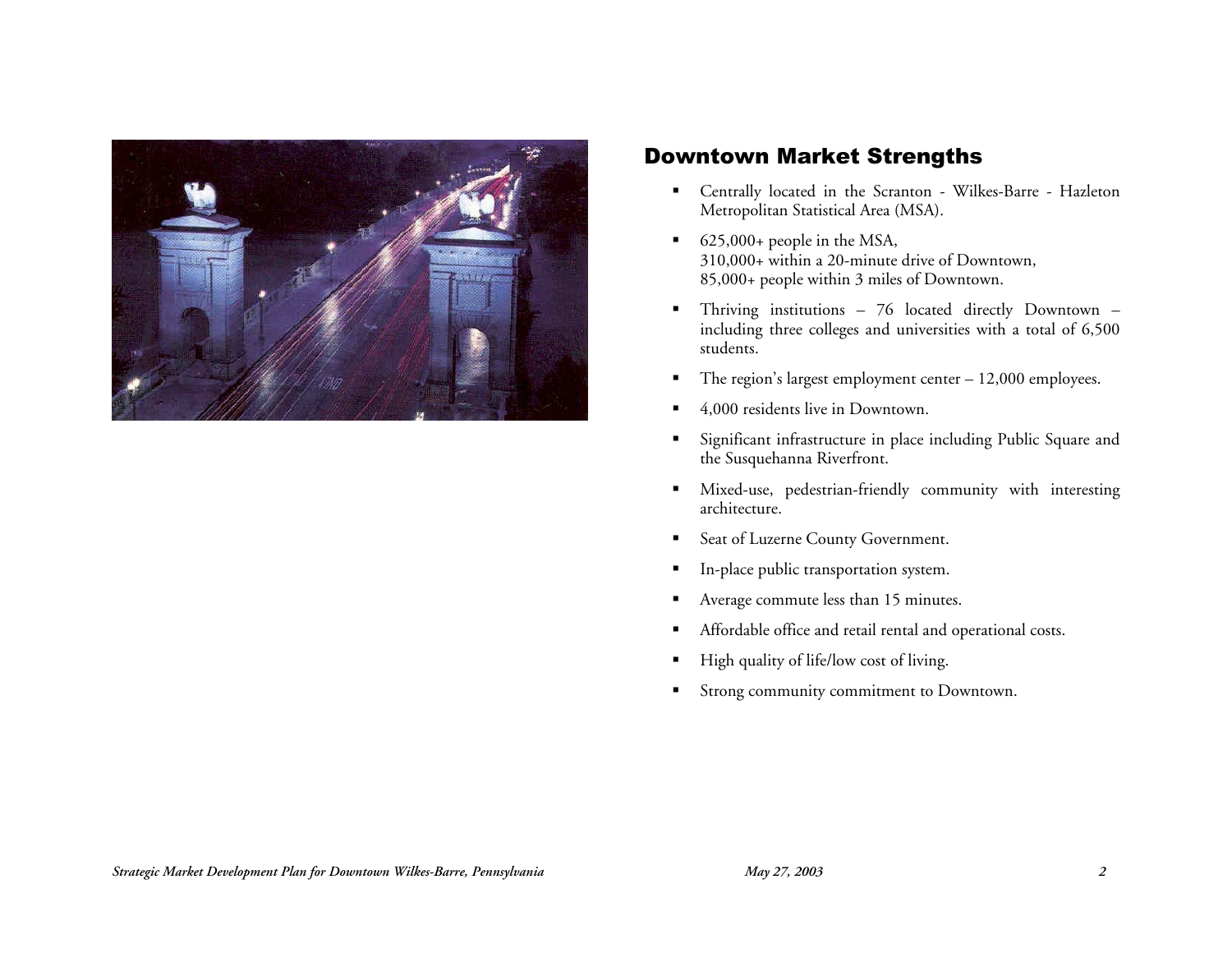

### Location and Access

### **Findings**

- Wilkes-Barre is almost equidistant from New York City and Philadelphia, Pennsylvania.
- Easy access to the Wilkes-Barre area is provided by I-81, I-84, I-476 and I-380.
- Direct access to the Downtown via several major arterial roadways including the Cross Valley Expressway (US 309), Wilkes-Barre Boulevard, and the Market and North Street Bridges.
- Two Class I railroads—Canadian Pacific and Norfolk Southern—serve the Wilkes-Barre area.
- The Wilkes-Barre Scranton International Airport is used by US Airways, COMAIR, Continental Express, Northwest, United Express and US Airways Express.
- Daily bus service to Philadelphia and New York City.

- Access and visibility are two important factors in attracting retail, office, entertainment, and regional recreation. Downtown has both.
- The Coal Street Extension Project will improve access to Downtown and create a direct connection with I-81. Gateway signage elements identifying Downtown should be added to the scope of work.
- **Extensive transportation network in place that provides** convenient commuting times and accessibility.
- **In-place public transportation system.**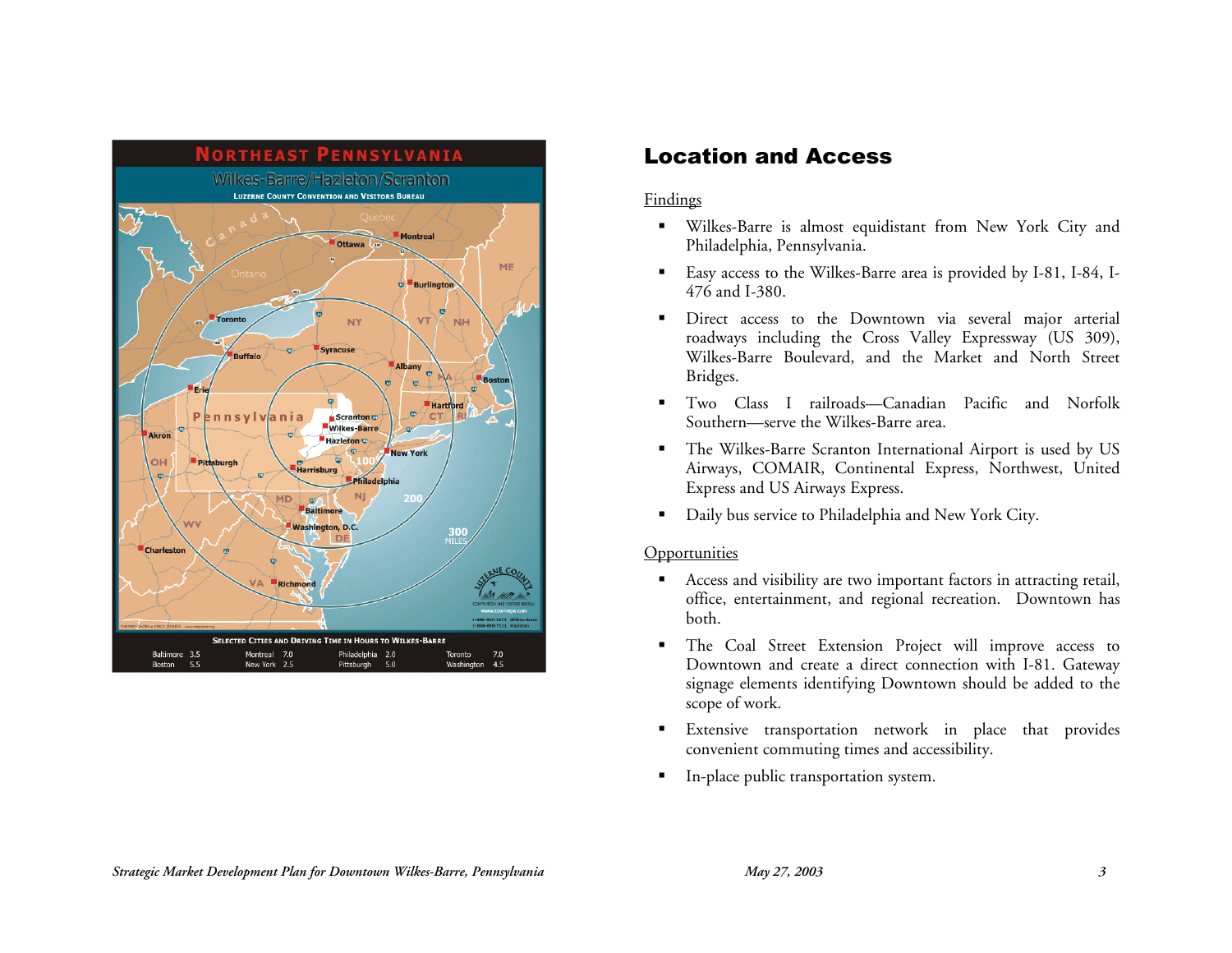# DCP Organization

### Findings

- DCP is viewed by the community as a positive force effecting needed change and improvement to Downtown.
- At this time, DCP is the entity best suited to facilitate the revitalization of Downtown.
- DCP should be commended for its efforts to address and implement the Six Strategies for Change that resulted from the community visioning process.
- DCP, in conjunction with the City, needs to take the next steps to revitalize Downtown.

### **Opportunities**

- Maintain leadership and coordination role in Downtown (most downtown success stories are public/private partnerships).
- Work with all community stakeholders to guide the revitalization of Downtown.
- Continue to support efforts of Business Association and Residents Association.
- Enhance the successful "Clean and Green" program. Provide more frequent cleanings and install seasonal plantings throughout the Downtown core.
- Address "safety" issues associated with Downtown; consider a Community Service Rep Program, and facilitate the implementation of lighting improvements.
- **Move forward to create a Special Services District.** SSD's are particularly successful in providing management and operations

for a regular funding source for security, clean and green programs, promotional activities, and streetscape improvements. SSD's go beyond what government typically is capable of providing.

- Continue the process of applying for the Pennsylvania Main Street Program designation and related funding sources. DCP's Main Street Manager should focus on retail recruitment, marketing, technical assistance on window/façade/signage improvements, and organizing events.
- Continue partnership with King's MAP Center and the Small Business Center at Wilkes University. Seek out similar relationship with other institutions and quasi-public entities that will enhance and improve Downtown. View proposed and future Downtown projects comprehensively. Do not isolate or ignore the synergies between projects and uses.

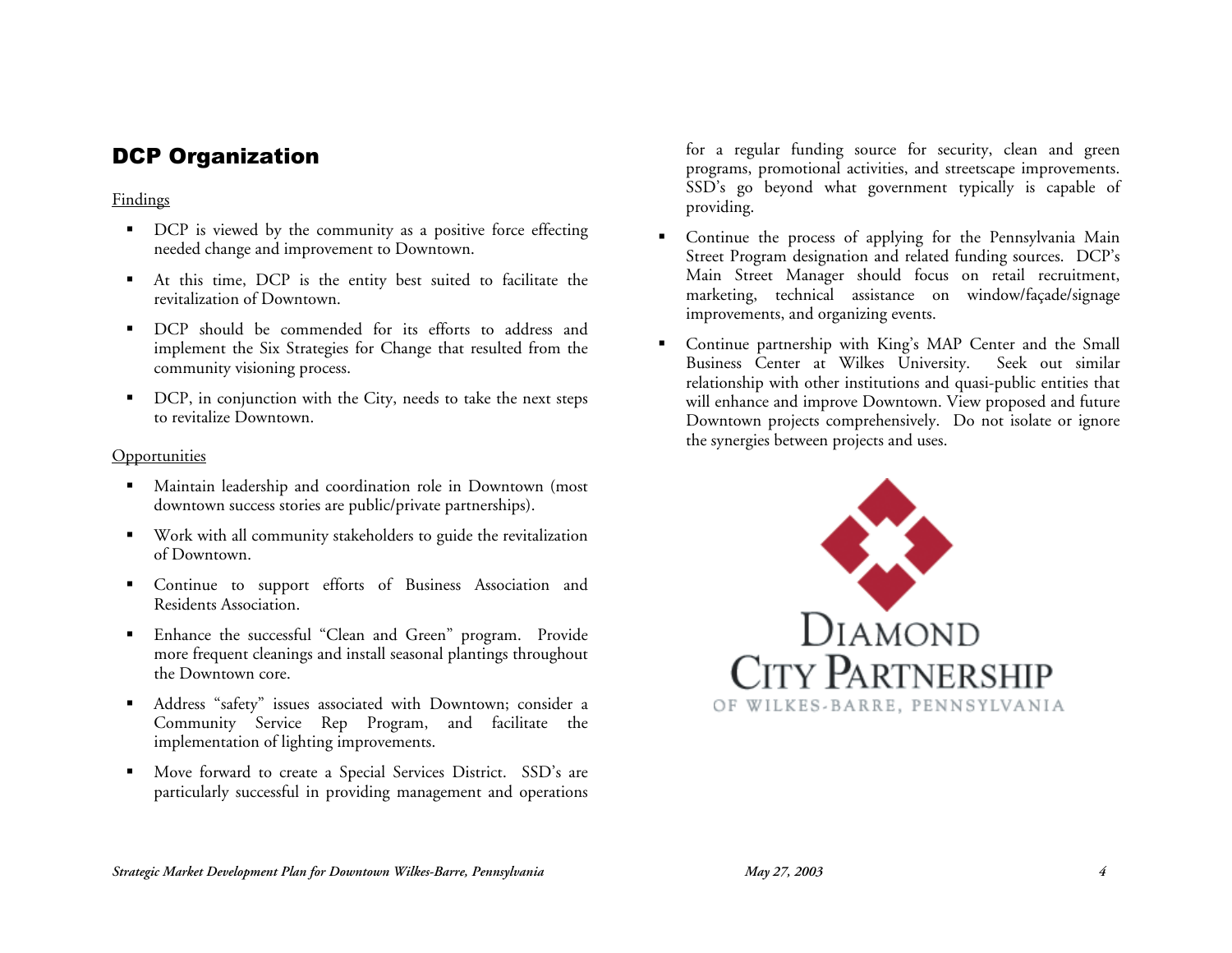

## Business Climate

### Findings

- **Focus** group discussions demonstrated that the City Administration is not perceived as user-friendly by its citizens, businesses, and visitors. This is a deterrent to new investments in Downtown by existing and potential residents, businesses and institutions.
- There continues to be a negative and declining image of Downtown by those living and working in Downtown and the region.
- City bureaucracy provides limited assistance and guidance to existing and potential businesses, and residents interested in

improving their property. There is no formal City based program for resident and business retention and growth.

- **Example 1** Limited cooperation, coordination, and assistance exists between businesses and institutions.
- The lack of infrastructure maintenance and capital improvements have an adverse effect on Downtown's ability to keep and attract businesses, residents, and visitors.
- The current lack of cohesive leadership in the City and the level of infighting and conflict is a major negative factor.
- The City regulatory/approval process does not promote flexible, quality development.
- **The perception that Downtown is unsafe is a major** impediment for shopping, office site locations and after-dark activities in Downtown. Safety concerns include lack of lighting, police presence, and perception of increased crime.
- Existing tax structure is often criticized. Cost versus benefit and return were often cited during focus group discussions.
- KOZ site designation of City Hall and Public Square do not benefit the City or Downtown.
- **Clear mandate by Downtown community (residents &** businesses) for change.

- It <u>is</u> possible to turn the business climate around.
- Develop strong, harmonious leadership for the City.
- Promote a strong image of Downtown as a location for residents and businesses – engage in positive marketing.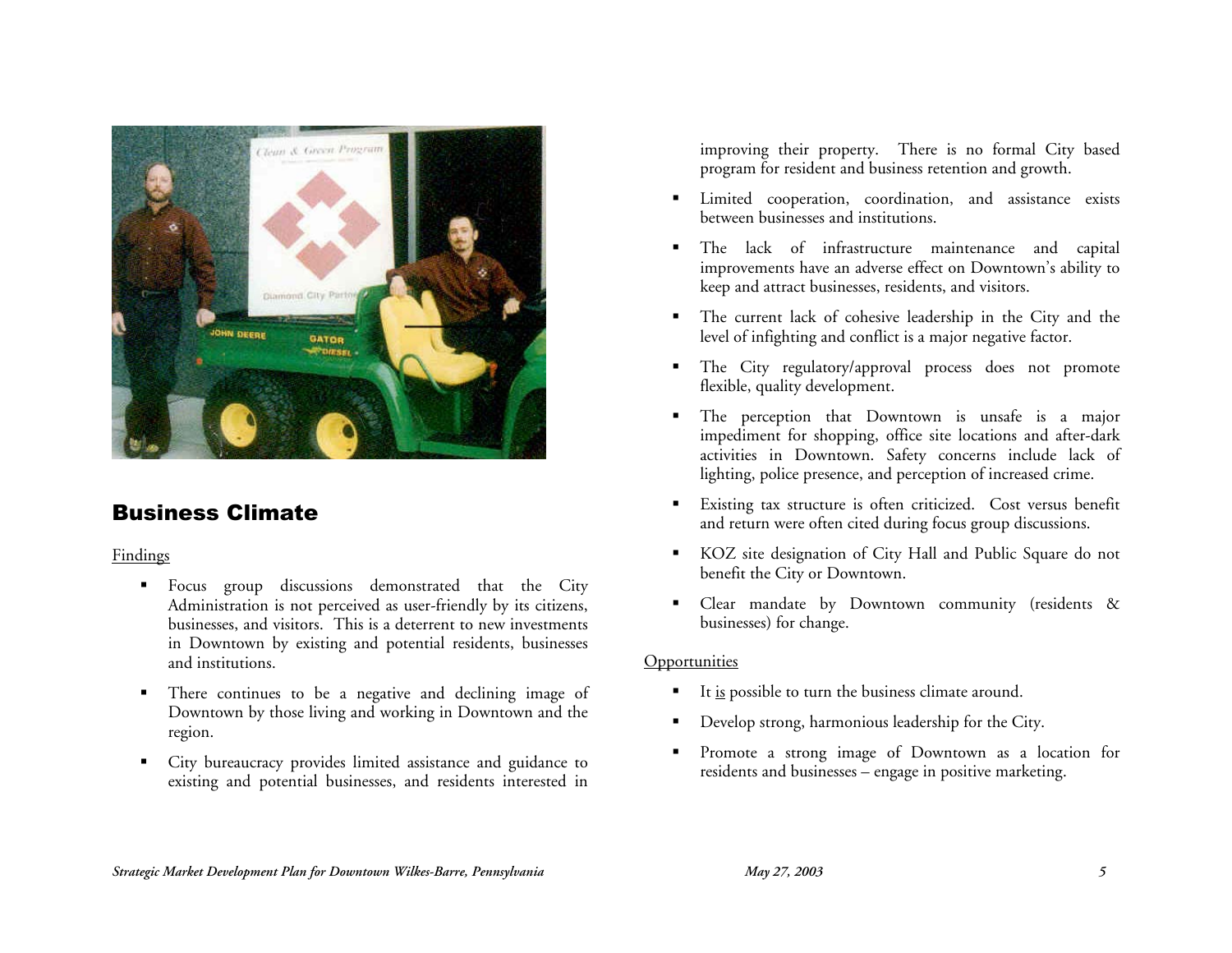- Emphasize the positive aspects of Downtown cultural activities, Farmer's Market, restaurants, and special events and programs – as part of the marketing strategy.
- Work with local media to create and disseminate positive stories and accomplishments regarding the Downtown. A systematic approach to provide and produce these stories is vital to the enhancement of the Downtown's image and to change its current negative reputation.
- Adopt a business friendly approach. Every City department should adopt this ideal.
- **Bring together all stakeholders to create a better Downtown.**
- Streamline the approval process create a 'one stop shop' for governmental approvals. Designate an Ombudsperson to support and assist businesses.
- Evaluate existing zoning ordinances, and amend them if necessary to ensure that it provides development flexibility while creating buildings that are compatible with the historic qualities and pedestrian scale of the Downtown.
- Create a mentor/peer program for new businesses, institutions, and residents.
- **Promote small business technical assistance available through** Wilkes University and the Commonwealth of Pennsylvania.
- **Develop City Economic Development Programs to support** and grow existing businesses while attracting new opportunities to the Downtown.
- Revise the City's Keystone Opportunity Zone designations that maximize the benefits of KOZ sites for new development.
- Evaluate the services provided by the City. The current tax structure provides a significant disincentive to economic

development, as well as investment in home ownership. Tax rates cannot be lower without evaluating service inefficiencies or the increase in revenues (more businesses, residents, and spending).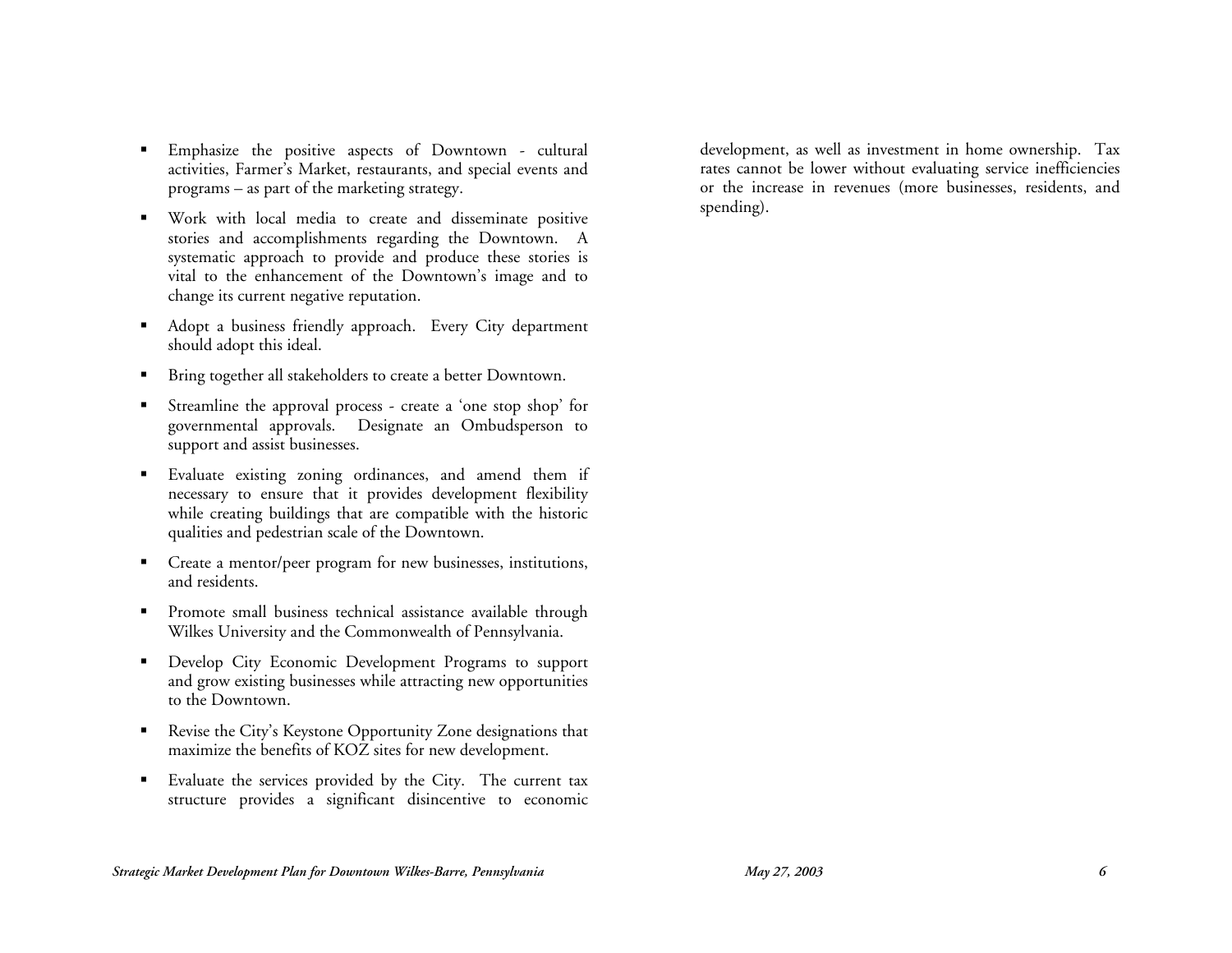

# Infrastructure

### Findings

- Downtown is very walkable and pedestrian-friendly.
- Mixed uses along the street and historic architecture provide visual interest and create the feel of a small town.
- A significant amount of public open space and parkland is located within the Downtown. However, there are poor linkages between those spaces and the Susquehanna River. The River is limited in use by pollution and access issues.
- **Infrastructure grant and funding opportunities are not pursued** by City administration.
- Lack of cleanliness (improvement since DCP Clean & Green Program began).
- The City has no local historic district guidelines and/or protections in place at this time.
- **Downtown's canopy, sidewalks, and street furniture are in** below-average condition and are poorly maintained. Street lights have failed and have not been replaced.
- There is a lack of directional and wayfinding signage in Downtown.
- Public spaces such as Public Square, the River Common, and Kirby Park create unique opportunities for Downtown. However, Public Square is underutilized, and all these parks are poorly maintained with minimal improvements since they were redesigned after the 1972 flood.

- The Susquehanna River Landing scheduled to open in 2007 will tie Downtown to the riverfront and provide recreational and cultural attractions. If pollution and access issues are properly addressed, the Susquehanna River could be an important feature of Downtown, and provide important recreational opportunities.
- Continue and expand efforts to tie the center of Downtown to the waterfront, to regional trails, and other open/public spaces.
- A revised master plan and maintenance program for Public Square would ensure this important open space takes on its full functionality and value for Downtown. Create a year round or seasonal draw for Public Square, such as an ice rink.
- **Provide banners to highlight each of the cultural institutions** and major events (this was previously done on a limited basis).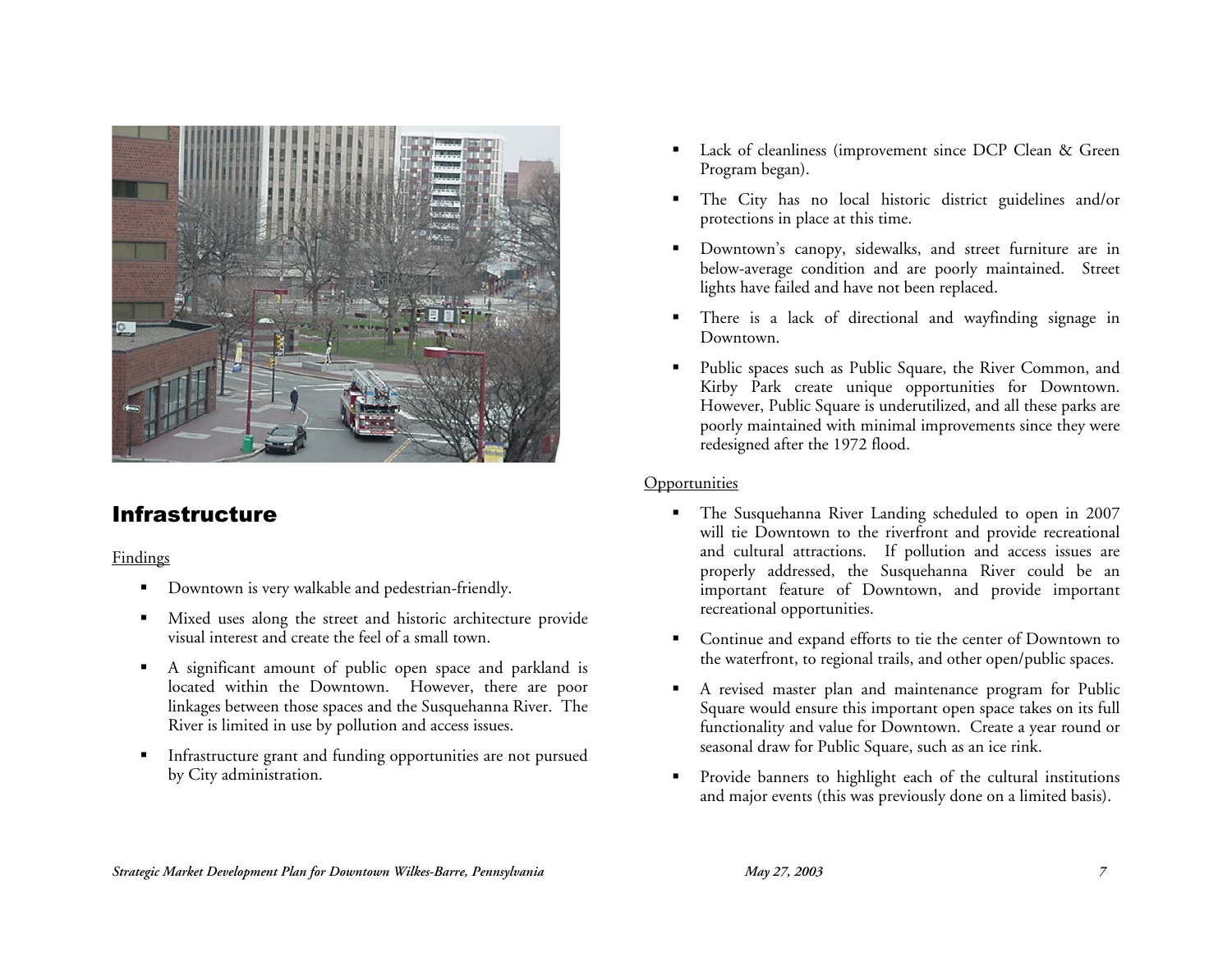- **The Clean and Green Program inaugurated in November 2001** has vastly improved the level of cleanliness in Downtown.
- The planned changes to Coal Street will create a new entrance to Downtown adjacent to King's College's main entrance, which will offer a unique opportunity for the creation of a true gateway to Downtown from the east.
- Study the proposed location of the Intermodal Center consider a location adjacent to the former train station.
- Create design guidelines. Examine a Conservation Overlay approach, which can provide greater flexibility and standards for the redevelopment of existing structures.
- Using the Main Street Program as a basis, develop a commercial façade/building rehab program. Tie grant funds/low interest revolving loans to guidelines.
- **Investigate the creation of local historic district guidelines.** Emphasize the economic development value of historic preservation.
- Create a Streetscape Improvement Program concentrate on simple, easy improvements. The canopy, sidewalks and street furniture should be evaluated, and replaced and enhanced as necessary to create a comfortable pedestrian experience and reveal more of Downtown's architecture and retail windows. A new lighting plan will enhance Downtown's image and functionality.
- A wayfinding signage program should be implemented to direct users of Downtown to major attractions, cultural facilities, and parking, as well as create a sense of identity in Wilkes-Barre's core.

 Design special lighting for landmark buildings and structures, following the example of the Market Street Bridge, Saint Stephen's Pro-Cathedral, Saint Nicholas Church, and others. Consider special events spotlights at the major gateways to the Downtown, Public Square, and the River to emphasize Downtown's central location in the region.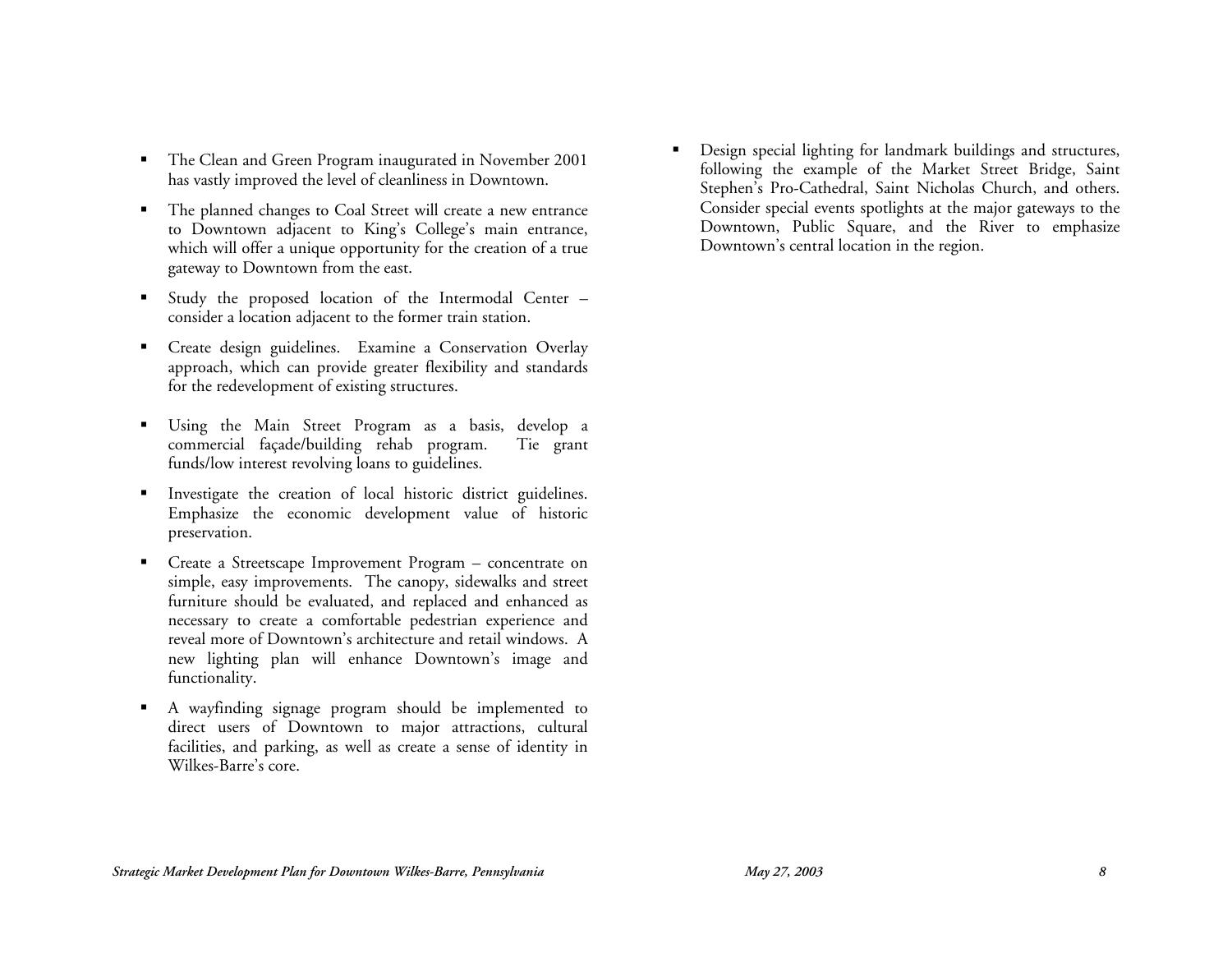

## Institutions and Public Facilities

### **Findings**

- **There are 76 institutions located Downtown, occupying over 1** million square feet of space.
- **Private institutions and public facilities employ 3,200 people in** Downtown Wilkes-Barre.
- Most institutions are thriving—several are engaged in ongoing capital improvement programs.
- Since 1998, over \$20 million of capital improvements have been completed by Downtown's various institutions.
- Because the seat of Luzerne County government is in Wilkes-Barre, most county departments, including the court system, are located in Downtown.
- The institutions located in Downtown historically have not been recognized for their contribution to the community.
- Wilkes University, King's College and Luzerne County Community College serve as important economic and activity anchors for Downtown.
- The Downtown institutions tend to isolate themselves and do not coordinate efforts and events.

- **Position the core of Downtown as a cultural district.** Create opportunities for artist live/work space, studios, etc. Solicit schools to participate. Provide public incentives, including grants and tax breaks, for arts related activities and uses.
- The three Downtown colleges create built-in demand for housing, retail and entertainment uses.
- Continue to focus on capturing this latent demand through a partnership of DCP and the COPS Downtown/Collegetown initiative.
- Support/grow existing smaller institution programs (YMCA, JCC, CYC). Capture parents & visitors through synergies with retail opportunities.
- Promote larger institutions. Maximize their resources and programs, creating coordination among the various entities. Leverage existing cultural attractions through joint programs such as pre/post dinner packages.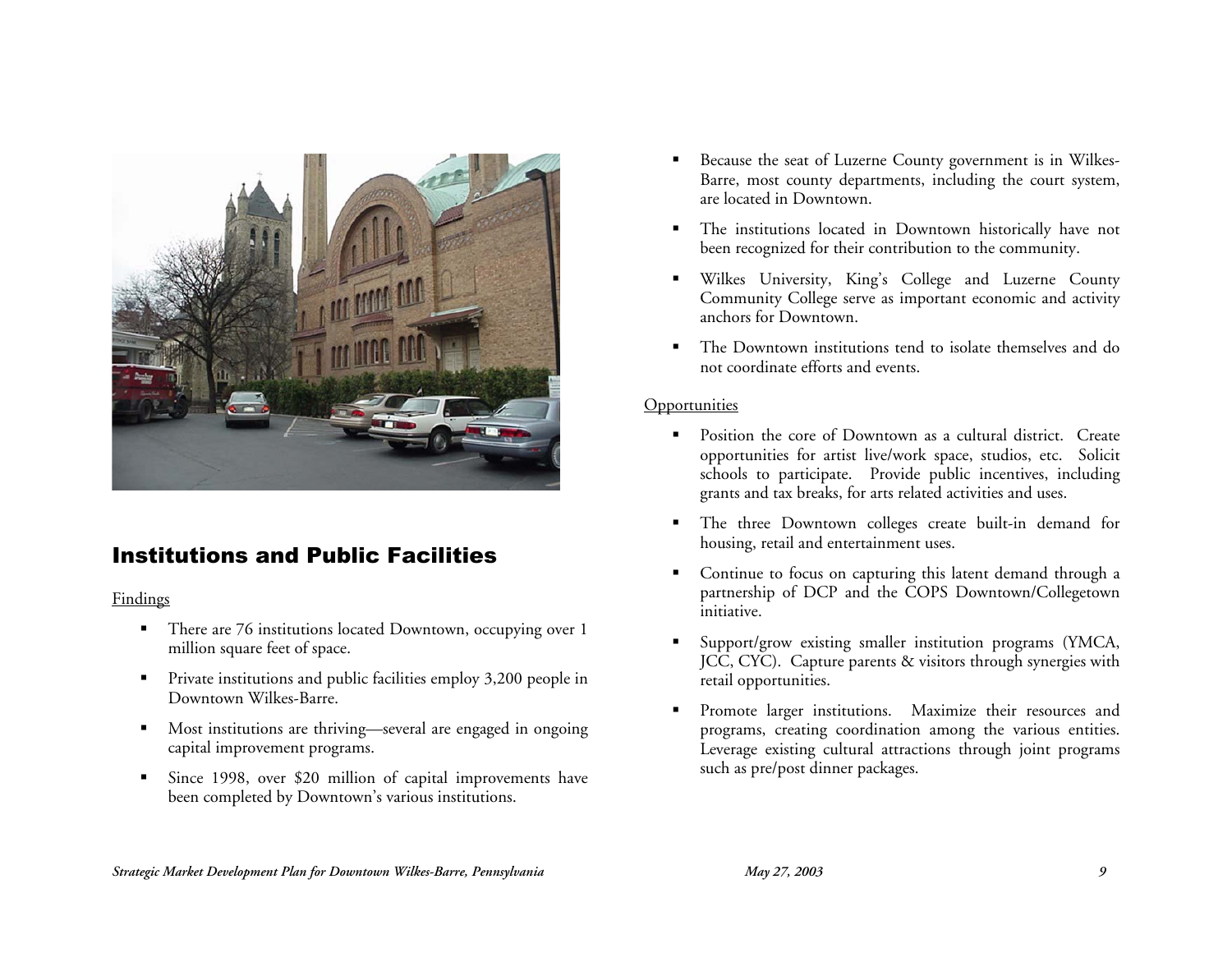- Facilitate the creation of a joint King/Wilkes project within the core of Downtown such as a classroom building, housing, recreation, etc.
- Facilitate City/County/ State lease/purchase of less marketable (desirable) office space in Downtown.
- Develop historic and architectural tours and programs that take advantage of the holdings of Downtown's institutions.
- Downtown's religious institutions are critical activity anchors. Their activities and events should be promoted and facilitated.

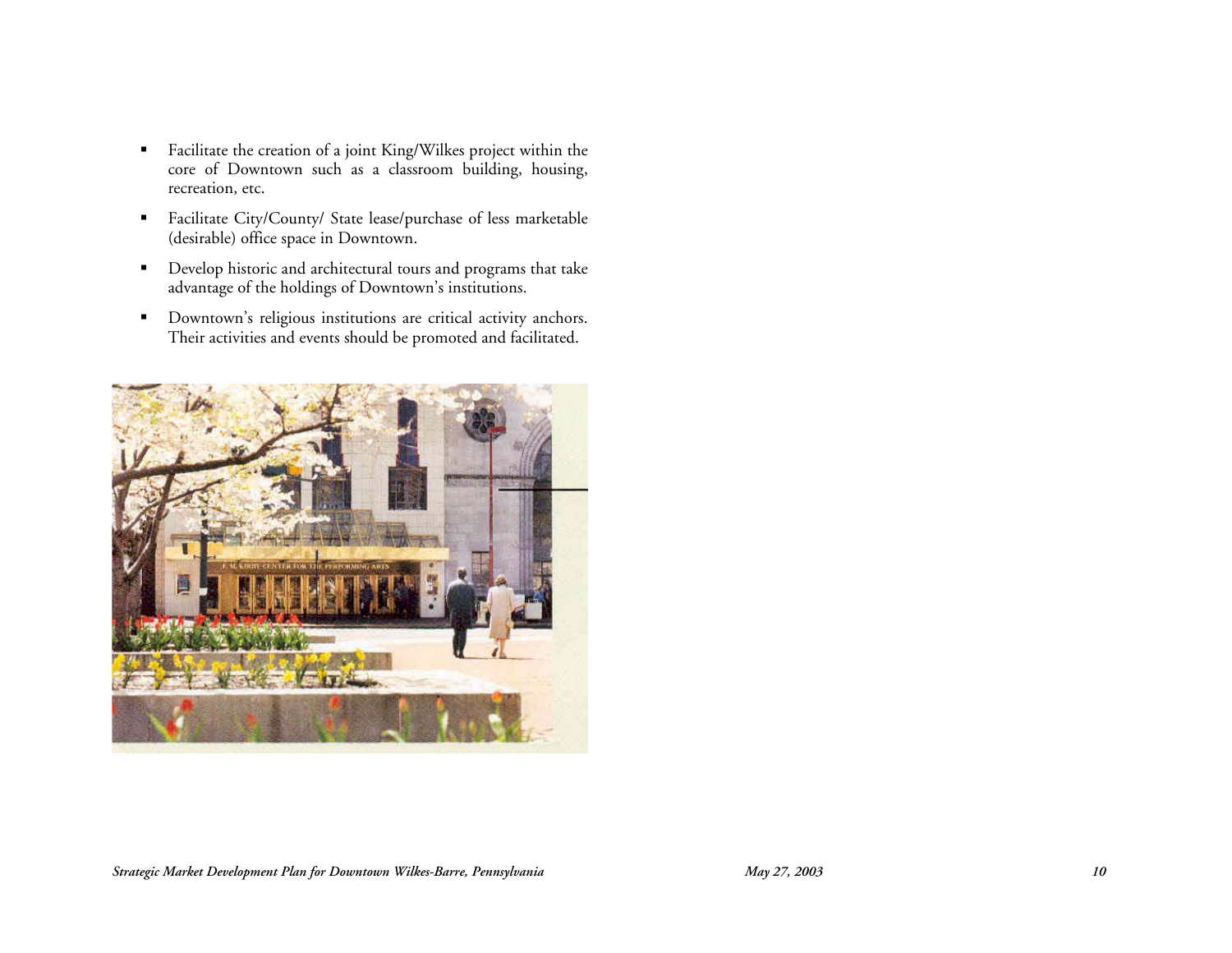

# **Residential**

**Findings** 

- Diverse (type, style, size, cost) housing stock available.
- **Downtown Wilkes-Barre's existing housing types range from** single-family homes to high-rise apartment buildings.
- Mix and distribution of housing stock in the central core of Downtown is impressive.
- Approximately 1,855 housing units in Downtown; 87% are multi-family units.
- No residential units were added to Downtown during 1991- 2002, although several previously vacant single-family homes were restored.
- A small amount (9%) of the City of Wilkes-Barre's residential units are located Downtown.
- Limited single-family, owner-occupied homes available for sale.
- Downtown single-family homes have a low vacancy rate, and range in value from \$25,000 to \$175,000.
- A majority of the single-family homes sold in the market area since 2000 have been in the \$100,000 - \$140,000 range.
- The average time on the market for a single-family home in Downtown Wilkes-Barre is three months.
- Homes in the \$150,000 \$250,000 range are limited in availability although market demand exists for such homes.
- Since 1950, a significant number of single-family homes have been converted into multi-family and institutional uses.
- **Existing Downtown multifamily housing generally lacks many** amenities, and there have not been many capital improvements.
- A significant number of Downtown's multifamily units (653 of 1,618) are located in five high-rise buildings.
- Downtown rents range from \$250 to \$1,250 per month.
- Multi-family rental property occupancy rates are strong; 95%+ for several quality properties located in Downtown and suburbs.
- Code enforcement by the City is weak. Lack of existing City housing policies and procedures.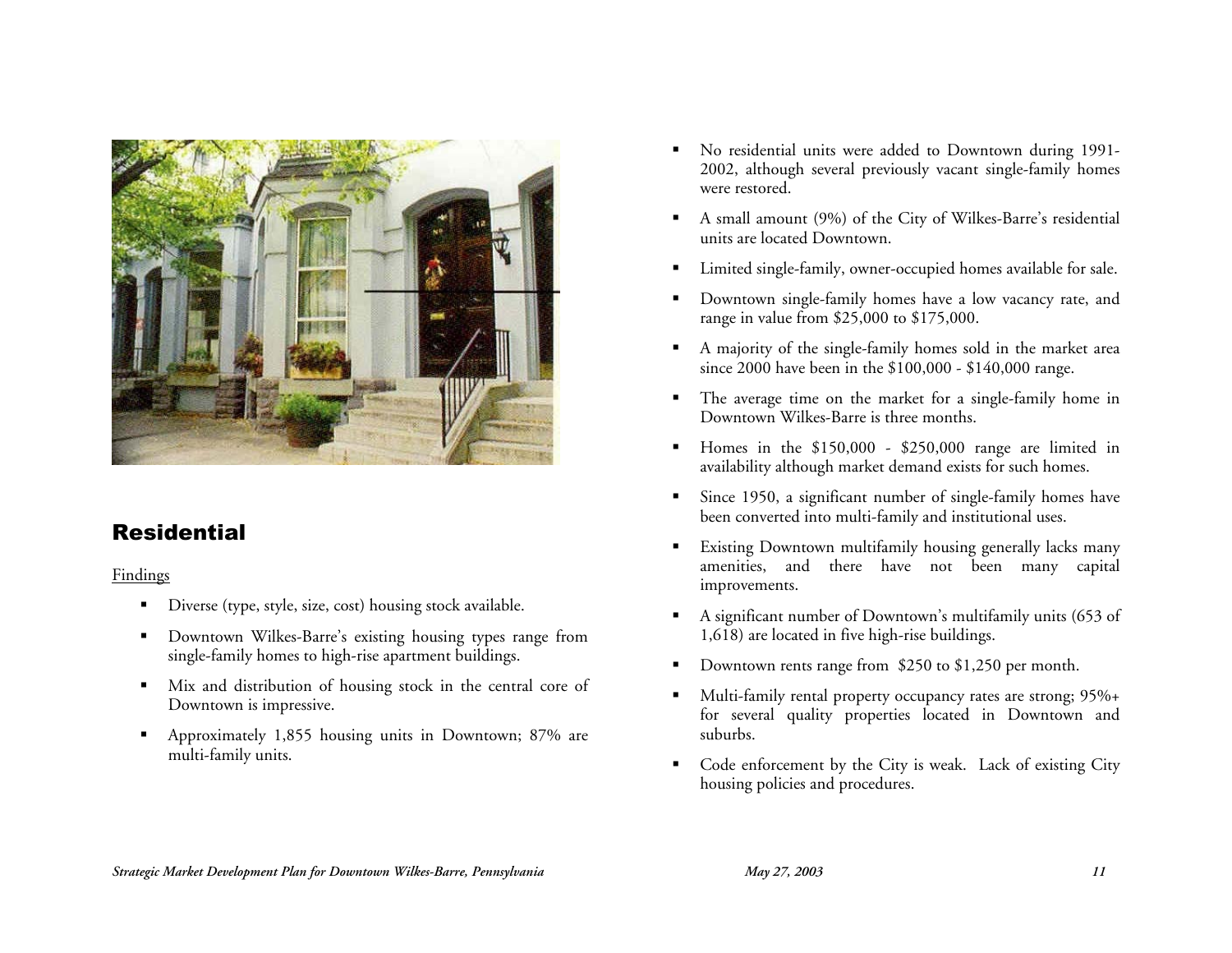- Many of the vacant residential buildings show significant deterioration from neglect. Some of the occupied residential buildings along South Main Street show significant deferred maintenance.
- Homeowners are very concerned about the future of the Downtown and their investment in their properties. This is evidenced by the recent activity of the new Downtown Residents Association.



- **Proximity to shopping and entertainment, public open space,** cultural institutions and universities, as well as office space, makes Downtown a desirable location for housing.
- Many residential neighborhoods are within a short walk of Downtown.
- There is an unmet demand for single-family homes in the \$100,000 - \$250,000 range.
- **There is an unmet demand for market rate housing Downtown** for younger professionals and older 'snow birds'.
- There is a need for additional market rate and subsidized senior housing in Wilkes-Barre, and Downtown is well positioned to capture a significant portion of this segment of market demand.
- College and Downtown business representatives report that many of their employees are interested in new or renovated Downtown housing.
- A February 2003 preliminary study by Urban Workshop revealed a demand for restored historic townhouses, restored single family homes, or loft apartments in a restored historic building, followed by low-rise garden apartments or condominiums, followed by newly constructed townhomes.
- The City of Wilkes-Barre should be able to compete adequately with suburban housing markets to make a goal of 75 new units achievable annually. Downtown should attract a significant number of these new units, assuming that the necessary changes and improvements (including Downtown's business climate) occur.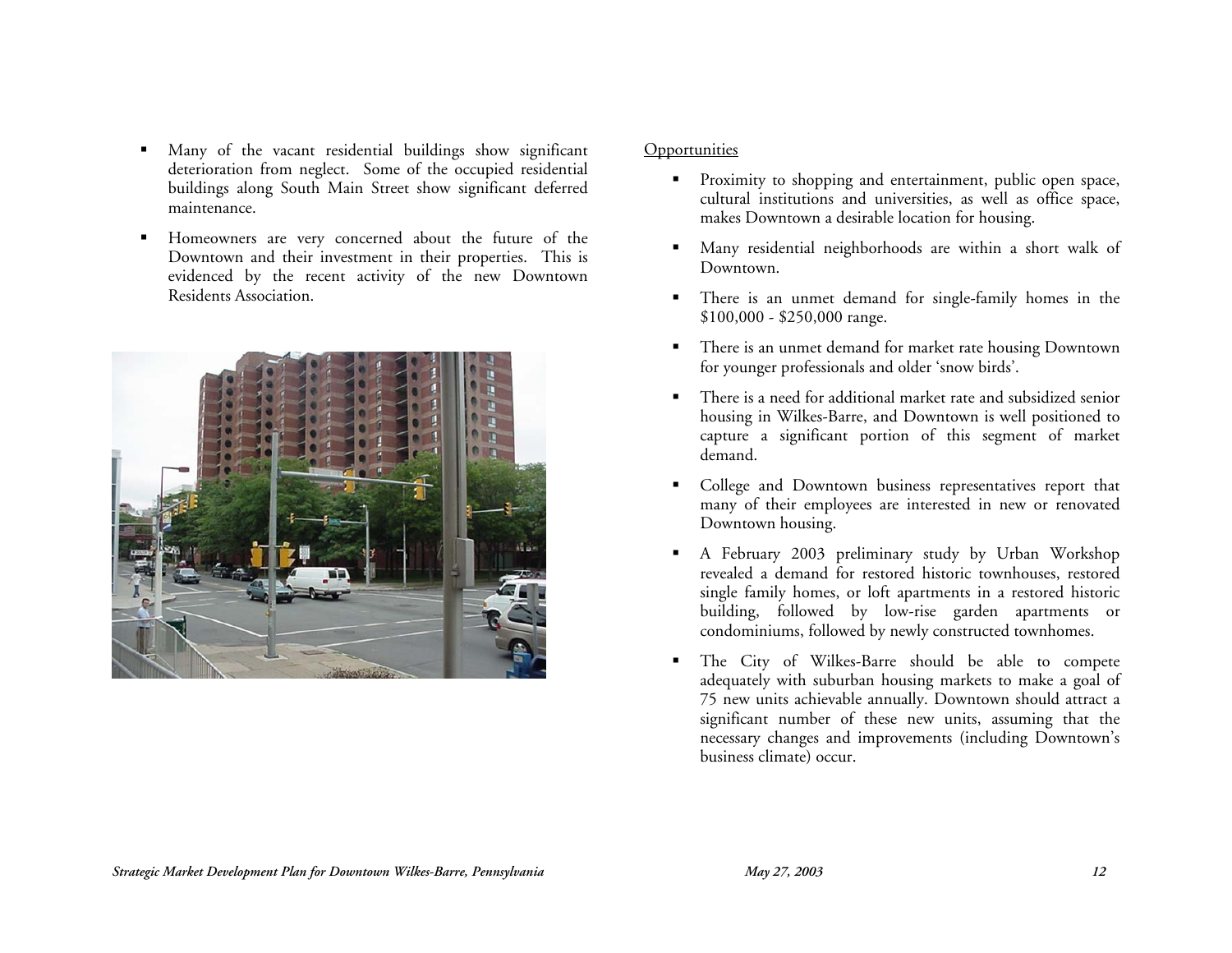- Market rental rates and sales of quality residential properties support "new" construction.
- **Recent CityVest rehabs prove market can support additional** "higher end" units (\$175,000+). Continue working with CityVest to rehabilitate existing housing stock.
- Address lack of City housing policies, procedures, and code enforcement.
- Create a Town Watch Program to self-police and enhance security within neighborhoods.
- Strengthen the public school system. Explore increased pre and after school activities that promote a range of activities. Work with existing institutions such as the JYC, CYC and YMCA to serve youth in Downtown.
- **Facilitate new housing opportunities through the conversion of** upper story office/retail/storage into lofts and undesirable office buildings into housing units.
- **IDENTIFY I** Identify brownfield opportunities for market rate townhouse and garden apartment projects.
- Establish public funding opportunities for lower and middle class families to achieve home ownership.
- Target specific blocks, corners or individual buildings for redevelopment, following the example of projects completed by City Vest and King's College, in order to create critical masses of market rate housing throughout Downtown.
- Existing buildings located Downtown that have potential for redevelopment as housing include: 17 West Ross Street, Sterling, 253 South Main Street, 11 West Market Street (PNC Bank Building), Steam Authority Property, 43-49 East

Northampton Street, Coughlin High School Site, and the Mary McIntosh Building.

 Existing sites that have the potential for housing: Original Theater Site, WB General Hospital Site, Genetti Hotel Parking Lot, 251-267 South Washington Avenue, South Washington & East Union Street Site, King's Lot/Excalibur Site, and King's Lot.

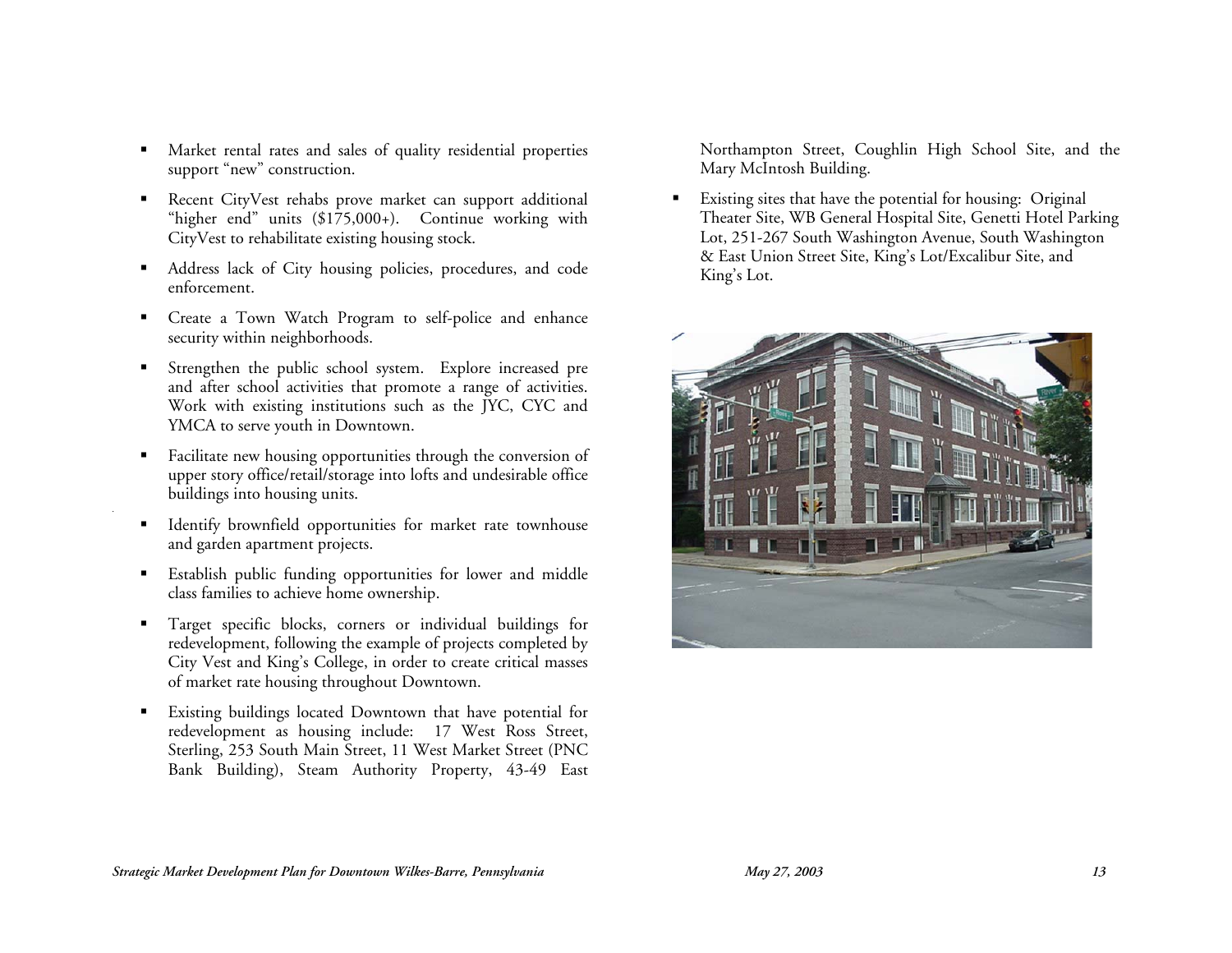

# **Office**

### Findings

- The Scranton–Wilkes-Barre–Hazleton MSA has approximately 8 million square feet of office space.
- 750,000 square feet of multi-tenant and owner-occupied space was added to the market area over the last decade in suburban areas, leaving higher vacancies in urban areas.
- Downtown has the largest concentration of office space in the region: a total of 4 million square feet including institution/government/public facility office space (an estimated 1 million square feet), office space above retail

storefronts (approximately 400,000 square feet), owneroccupied office space (650,000 square feet), and multi-tenant buildings (1.6 million square feet).

- Wilkes-Barre's office multi-tenant submarket contains 2.2 million square feet, with approximately three-quarters located in Downtown.
- Over 12,000 employees work in Downtown daily.
- A variety of major corporate office space users and several regional corporate headquarters are located Downtown.
- The national office market currently is soft, with limited expansion and growth of businesses throughout the country.
- Northeastern Pennsylvania's employment growth rate during the five-year period 1997-2002 averaged 1% annually; as a result there has been a weak demand for office space.
- Realtors presently report little or no interest by most prospective tenants in leasing space Downtown.
- Downtown Wilkes-Barre office stock generally has not experienced capital improvements in recent years, and a significant number of Downtown multi-tenant office buildings would be considered undesirable for contemporary office tenants.
- Major Downtown employers are concerned about the existing Downtown business climate. Several businesses have vacated Downtown or are currently considering relocation to suburban areas.
- Downtown multi-tenant office vacancy has increased significantly since 1992, from 9% to 27%.
- No availability of large floor plate (10,000 sq. ft.+), and contiguous space in Downtown for new and/or expanding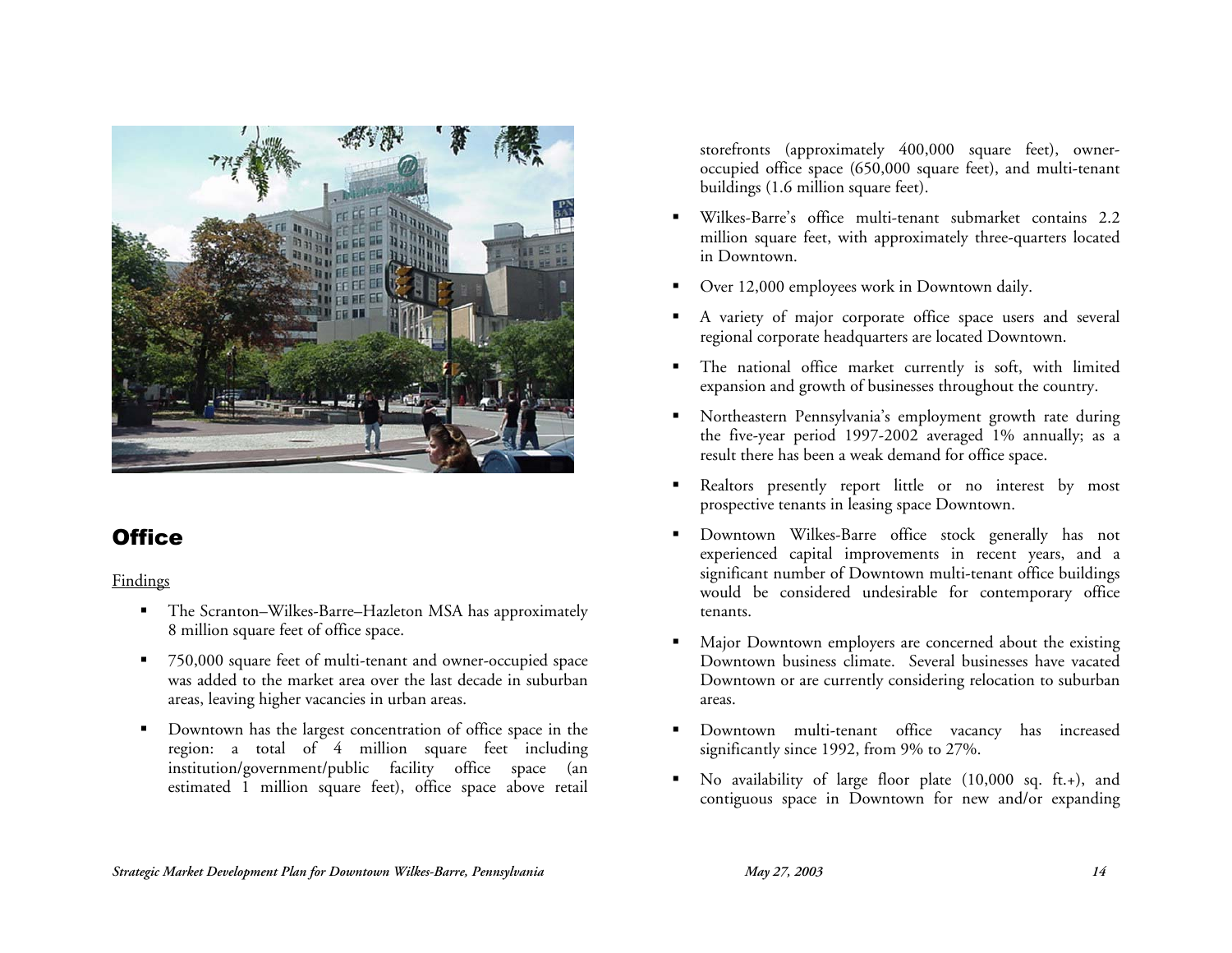businesses. Most existing buildings face a lack of amenities desired by contemporary businesses and parking concerns.

- Speculative office buildings are not viable in today's market and Downtown rents currently are too low to support new construction or substantial rehabilitation. Moreover, lending institutions are reluctant to finance a project without significant pre-construction leasing (minimum of 60% of the building's total square feet) and/or significant public guarantees and/or assistance.
- There are few sites available for office development in the Downtown that have already been assembled and can be offered for redevelopment.

- Once the national economy improves, expansion of local companies and relocations of businesses from larger East Coast metropolitan areas may create significant demand for office space in Northeastern Pennsylvania.
- If City government, the business community, and local office building owners take steps to attract future users and facilitate existing local business growth, Downtown can capture a significant portion of the potential growth.
- **There is an unmet demand for tenants requiring contiguous** office space containing 20,000 square feet or more in the market.
- Two pending projects will enhance Downtown's ability to serve office tenants demanding cutting edge technology: the Innovation Center at Wilkes-Barre (anticipated completion Spring 2004) and the Wilkes-Barre Advanced Technology Business & Communications Center (anticipated completion 2004).
- Focus City, County, State, and institutional office needs in Downtown. Concentrate government functions in Downtown to draw more people from the region and focus activity in the core.
- Develop opportunities for conversions of undesirable office buildings into housing, hotel, and institutional uses to decrease the vacancy rate of office space in the Downtown.
- Identify two sites for new office-related "Economic Development opportunities." Assemble the necessary base information on these sites, including available parking, etc. Provide subsidies for the development and attraction of a quality office development and tenants.
- Potential sites for new large-floorplate office development include: Penn Miller Lot, Genetti Lot, St Stephen's Lot (21- 27 South Franklin), Wilkes-Barre Boulevard & East Union Street, Guard Property (South River), and South Washington & East Union Streets.
- Establish a formal process to track build-to-suit opportunities and potential leases of large blocks of space by private companies and the government agencies and departments.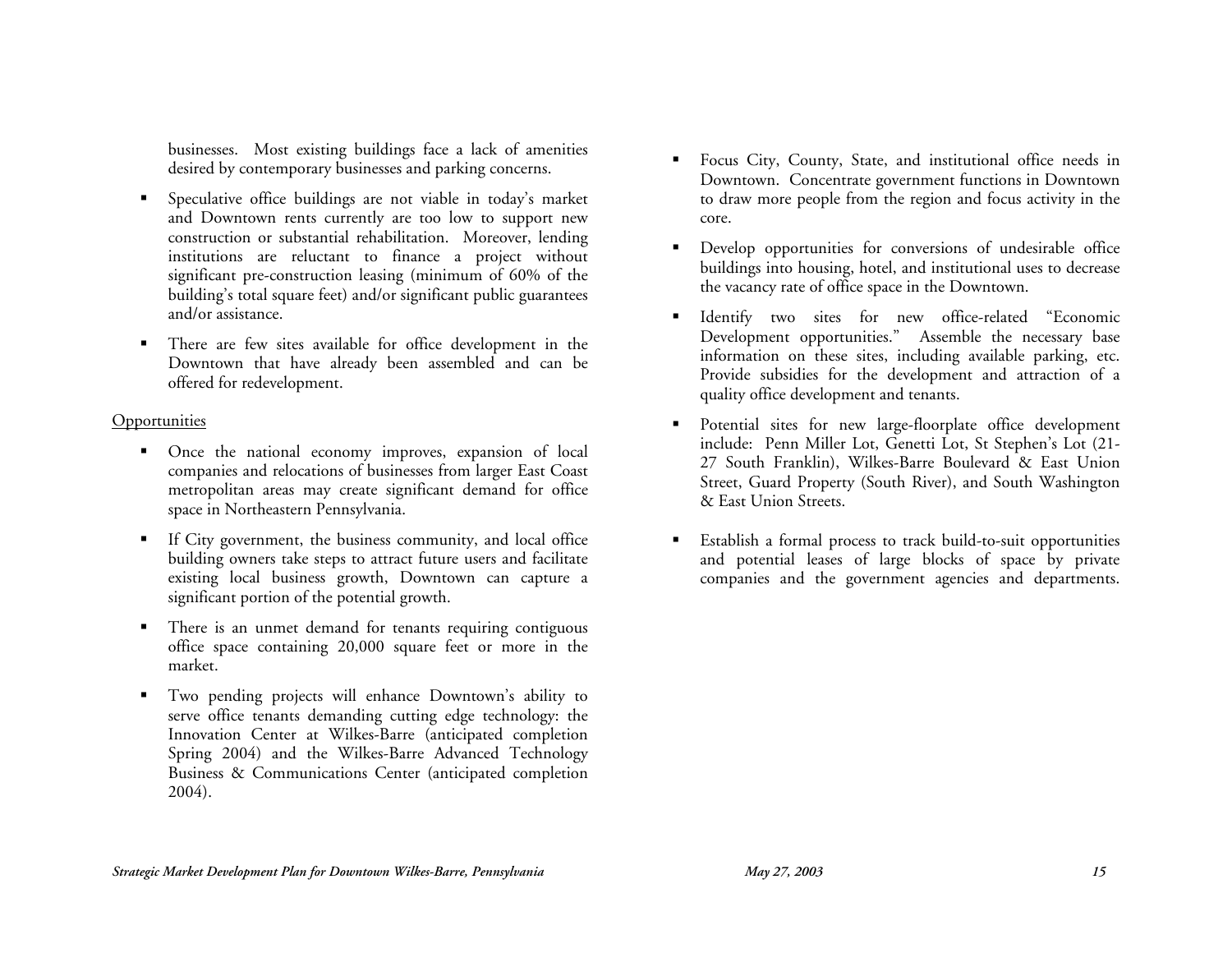

# Retail & Entertainment

Findings

- Greater Wilkes-Barre currently enjoys a healthy retail market.
- **Larger** scale retail development opportunities outside Downtown in the adjacent suburban areas are limited due to infrastructure costs, high land values, and availability of financing.
- Approximately 1.2 million square feet of retail space currently is located in Downtown.
- **195** retail businesses are in operation, occupying 950,000 square feet.
- Approximately 292,000 sq. ft. (24%) of space is vacant.
- Of 292 total storefronts, 77 (26%) are vacant. 50% of space is attractive with minimal improvements/upgrades necessary.
- Focus group participants identified the business climate, crime, a lack of restaurants, and other issues as reasons that Downtown retail is not thriving.
- Average rent of \$9.50 per sq. ft. is less than most surrounding suburban areas.
- Downtown Wilkes-Barre's primary trade area has an estimated 2002 population of 45,900. Downtown Wilkes-Barre's secondary trade area has an estimated 2002 population of 156,700.
- The median age in the primary trade area is 40.2, although this does not include students at the local universities. The median age in the secondary trade area is 42.3.
- 31% of the households in the total trade area have an income of \$50,000 or more.
- Competitive shopping areas are the Wyoming Valley Mall and the Arena Hub in the Highland Park area. Two shopping centers have been proposed for the Highland Park area, anticipated to open late 2003 or early 2004: the Wilkes-Barre Township Marketplace, 312,000 square feet anchored by a Wal-Mart Super Center; and a 300,000 square feet Target Center.
- Currently, Downtown captures approximately 4% of regional spending. However, Downtown should capture just over 7%.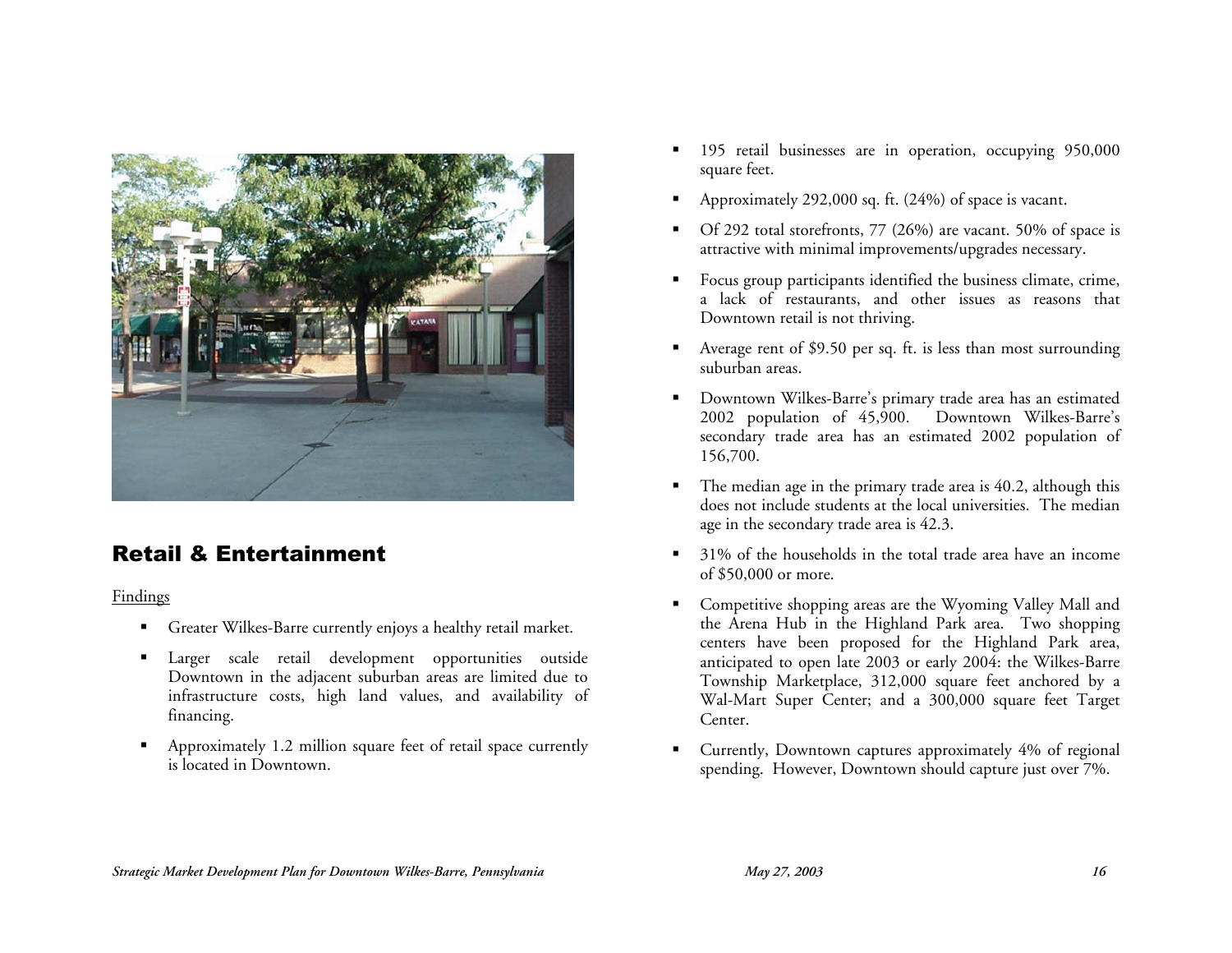- The proposed theater is an important component of a revitalized Downtown, but it is not the key. There is strong market support for theater project - limited "public" assistance is necessary.
- Retailers need to exhibit "pride of ownership" of their buildings, whether they are or not property owners.
- It is illogical for Boscov's to close its downtown store. The store, in its current condition, still generates \$21 million annually. By closing the Downtown store, Boscov's would give up their market share due to limited opportunity to develop a store outside Downtown – most people will not travel to the Scranton or Hazleton stores.
- Many buildings and areas Downtown that would be desirable for retail development are poorly maintained.
- Existing Downtown hotels require upgrades, and they have experienced lower occupancy rates than its competitors in the suburban areas.

- Capitalize on the market's existing healthy retail climate and the ability to create a unique retail and entertainment area in Downtown.
- Restore a cohesive retail center, featuring restaurants, shops and pedestrian activities. Choose retail opportunities to create a concentrated retail district along North and South Main Street, and tie the Public Square area and Market Street to that retail spine.
- Cater to the existing captured market: 4,000 residents, 12,000 workers, 6,500 students.
- Downtown's greatest ability to grow its existing retail base is through the addition of businesses and housing units.
- The best retail niche for Downtown to capture would be specialty retailing: unique stores with moderate, not low-end, price structures. Highly upscale stores are unlikely to be very successful at this point, but they may be in future years.
- Another potential niche is restaurant development, capitalizing on the success of Katana and Hottle's. Downtown's 12,000 employees, together with its institutions, represent a built in market. Work to create a "restaurant row" atmosphere.
- Emphasize Downtown's entertainment and cultural market niche through the creation of an "entertainment" district. Tie retail/entertainment opportunities to existing facilities such as the Kirby Center for Performing Arts.
- **Market support exists today for a movie theater development.** Minimal public funding is necessary.
- Under existing conditions, and if business climate issues are addressed, Downtown can support an additional tenant mix of 187,200 square feet, including 35,000 square feet in junior department stores, 18,000 square feet of quality restaurants, 45,000 square feet of grocery store, 20,000 square feet of dollar/variety stores, and 10,000 square feet of home furnishings.
- With the addition of the movie theater and 50 housing units per year, the supportable tenant mix increases to 211,250 square feet and would include 37,500 square feet of junior department store, 24,000 square feet of quality restaurant use, 47,000 square feet of grocery store, 11,500 square feet of bar/tavern, 21,000 square feet of dollar/variety, and 11,250 square feet of home furnishings.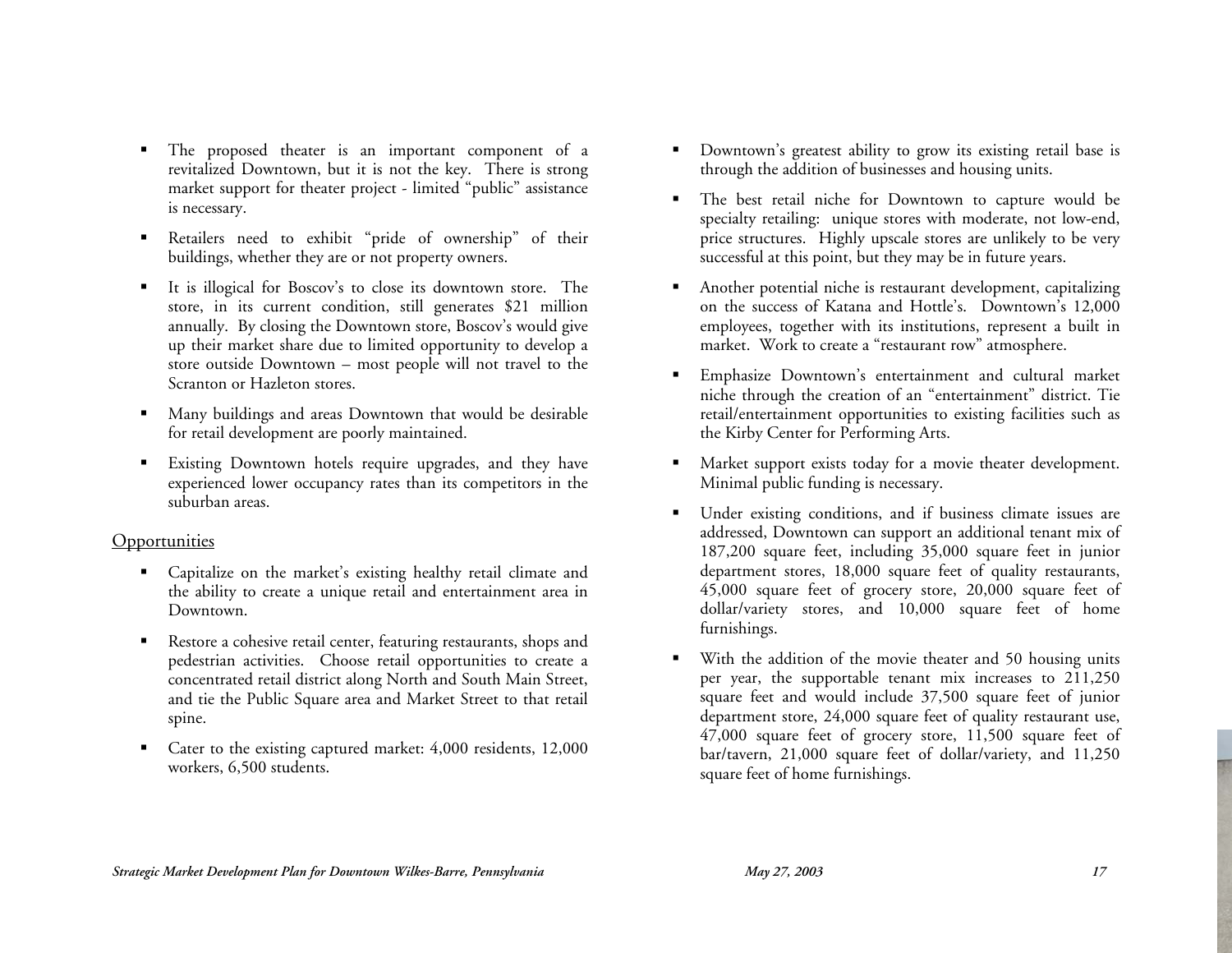- Provide customer amenities in retail district (street furniture, ample lighting, wayfinding signage, convenient public transportation, and parking).
- **Promote outdoor vending and dining.** Create an ordinance that promotes these types of uses.
- Retail rents are currently too low to support significant fit-out of retail space. New businesses will have to pay for a portion of these improvements, or be provided with public funding assistance.
- Find a temporary indoor location for the Farmer's Market during the winter months.
- Work with the existing Downtown hotel owners/operators to update and enhance their facilities.
- **•** Develop retention and recruitment efforts through a Main Street Program. Provide technical assistance to existing retailers and service providers.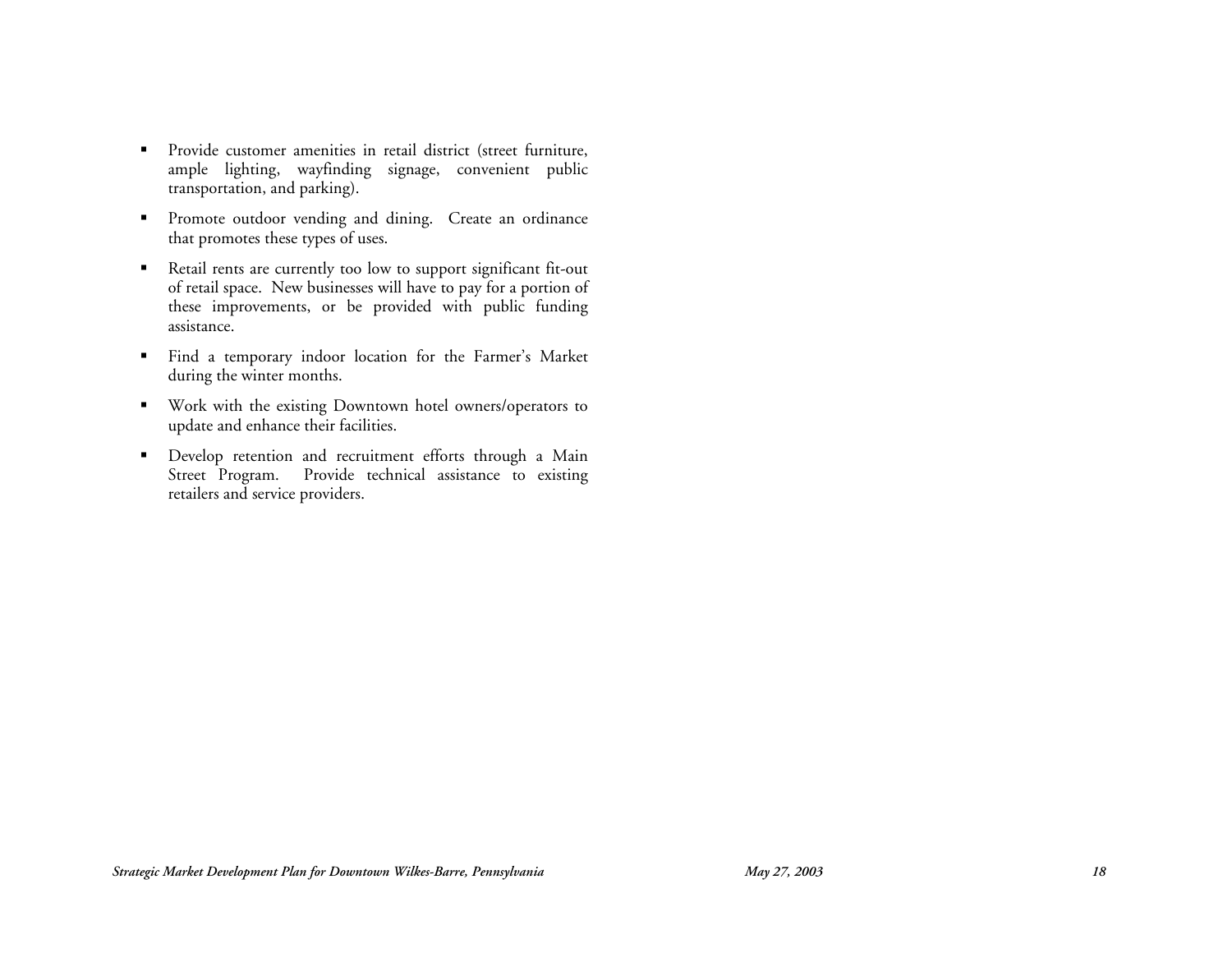

# Parking & Public Transportation

### Findings

- **The overall Downtown parking management and operation** issues are significant. Additional study is necessary to address the many issues that currently exist.
- **The present on-street parking management arrangement** (staffing, organizational location and ticket procedures) would not promote on-street conditions vital for downtown development.
- The availability of convenient parking for businesses and their employees is an issue of major concern for the community.
- Daytime occupancy of Downtown parking facilities averages 74%, with a high 92% occupancy rate for the Park and Lock Ramada.
- Evening occupancy of Downtown parking facilities averages 37%, with more than 1,000 parking spaces available at 8:00 p.m.
- 76% of Downtown meters were occupied, but only 30% were legally occupied.
- Paid meter rate of 30%, compared to national norm of 80%.
- Meter violation rate of 43%, compared to national norm of 7%.
- Violation capture rate of 10%, compared to national norm of 33%.
- **Enforcement of parking laws and meters is sporadic and** ineffective, and substandard compared to industry norms.
- A significant number of violations occur in the vicinity of King's College and Wilkes University, indicating a potential need for extended meter time limits in these areas. King's College parking lots are not filled up by student use.
- The City of Wilkes-Barre parking enforcement staff in Wilkes-Barre is understaffed and/or deployment is ineffective, with only two civilian enforcement officers for approximately 700 meters. 1 officer to 200-250 meters would result in more effective coverage.
- Parking fines and the processing of such fines are inadequate.
- Downtown's low paid meter rate also indicates disregard for violation sanctions, calling into question the effectiveness of the ticket processing & collection and adjudication systems.